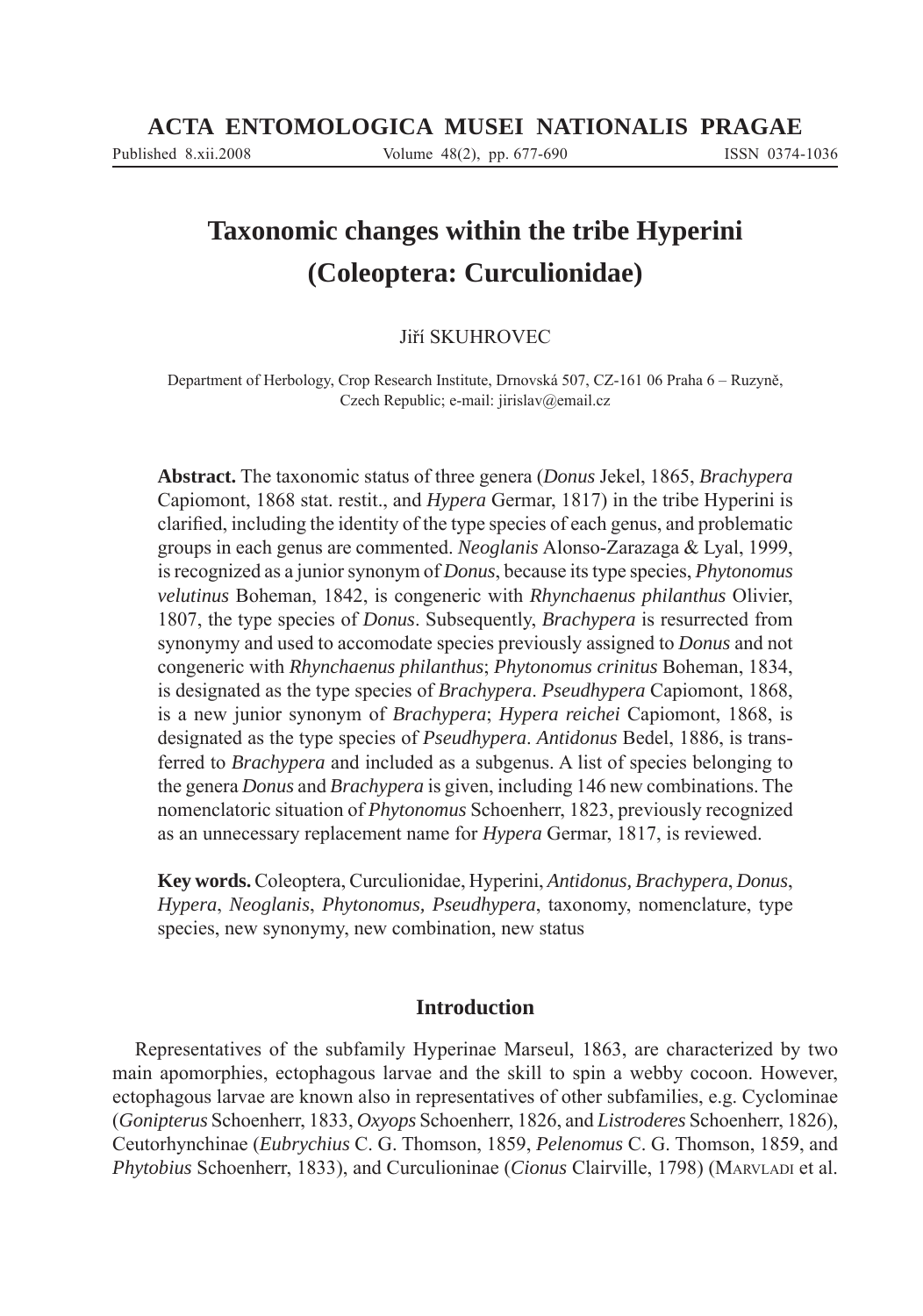2002, MORRONE 1997, NEWMAN et al. 2006, SKUHROVEC 2003). Differential morphological characters of the adults and larvae of the Hyperinae are not unambiguous and the taxonomic position within the family Curculionidae is still unresolved.

The Hyperinae are currently divided into two tribes, Cepurini Capiomont, 1867, and Hyperini Marseul, 1863 (CAPIOMONT 1867, ALONSO-ZARAZAGA & LYAL 1999). The tribe Cepurini includes 15 genera occurring particularly in the Southern Hemisphere (ALONSO- $ZARAZAGA \& LYAL$  1999). Our knowledge of this tribe is still highly insufficient; usually only individual descriptions have been published and almost no facts about immature stages, ecology and host plants are known. The only exception is the Neotropical weevil *Phelypera*  distigma (Boheman, 1842) (Costa et al. 2005), for which ecology, host plants and ethology of immature stages is known.

ALONSO-ZARAZAGA  $&$  LYAL (2002) listed 22 genera in the tribe Hyperini occurring chiefly in the Palaearctic Region. The relationships between the genera and their status in the tribe Hyperini have never been resolved. The last monograph of this group was published by PETRI (1901). In this paper, the true identity of the genus *Donus* Jekel, 1865, is established, allowing a correct definition of the genus. This definition, however, requires additional nomenclatural changes concerning the remaining genera of Hyperini. The aim of this paper is to solve these nomenclatural problems and to fix the nomenclature of each genus within the Hyperini.

## **History of the concept of the genera within the Hyperini**

CAPIOMONT  $(1867, 1868a,b)$  divided the tribe Hyperini into six genera. This was the first comprehensive view on the classification of the Hyperini. The most important publication on the taxonomy of the tribe was written by PETRI (1901). In contrast to CAPIOMONT (1867, 1868a,b), he recognized seven genera: *Bubalocephalus* Capiomont, 1868; *Coniatus* Germar, 1817; *Hypera* Capiomont, 1868 (in error); *Phytonomus* Schoenherr, 1843; *Lepidophorus* Kirby, 1837; *Limobius* Schoenherr, 1843; and *Macrotarsus* Schoenherr, 1843 (= *Macrotarrhus* Bedel, 1906, nomen novum for *Macrotarsus* preoccupied by *Macrotarsus* Link, 1795, in Mammalia and *Macrotarsus* Lacépède, 1799, in Aves). The genus *Lepidophorus* is currently classified in the subfamily Entiminae (ALONSO-ZARAZAGA & LYAL 1999).

ZASLAVSKIJ (1959) divided the tribe Hyperini into four groups on the basis of their bionomy and female genitalia. The first group included *Donus* Jekel, 1865, *Bubalocephalus*, *Metadonus* Capiomont, 1868, *Macrotarrhus*, and *Alexiola* Suvorov, 1912 (later regarded a subgenus of *Macrotarrhus* (ZASLAVSKIJ 1962)); the second group included only the mountain genus *Glanis* Jekel, 1865 (= *Neoglanis* Alonso-Zarazaga & Lyal, 1999, nomen novum for *Glanis* preoccupied by *Glanis* Agassiz, 1829, in Pisces); the third group included the genera *Hypera* Germar, 1817, and *Limobius*; and the last group included the genera *Coniatus* and *Coniatrichus* Reitter, 1901. ZASLAVSKIJ (1959) further divided *Donus* Jekel, 1865 into two genera, *Glanis* and *Donus* (Table 1). He also transferred the subgenus *Antidonus* Bedel, 1886, from *Hypera* to *Donus* (Table 1) without giving any reason for this change.

ALONSO-ZARAZAGA & LYAL (1999) listed 19 genera in the Hyperini. Three years later, ALONSO-ZARAZAGA & LYAL (2002) added two other genera into Hyperini (*Herpes* Bedel, 1874, and *Oreochorus* Zaslavskij & Korotyaev, 1998) and resurrected *Pachypera* Capio-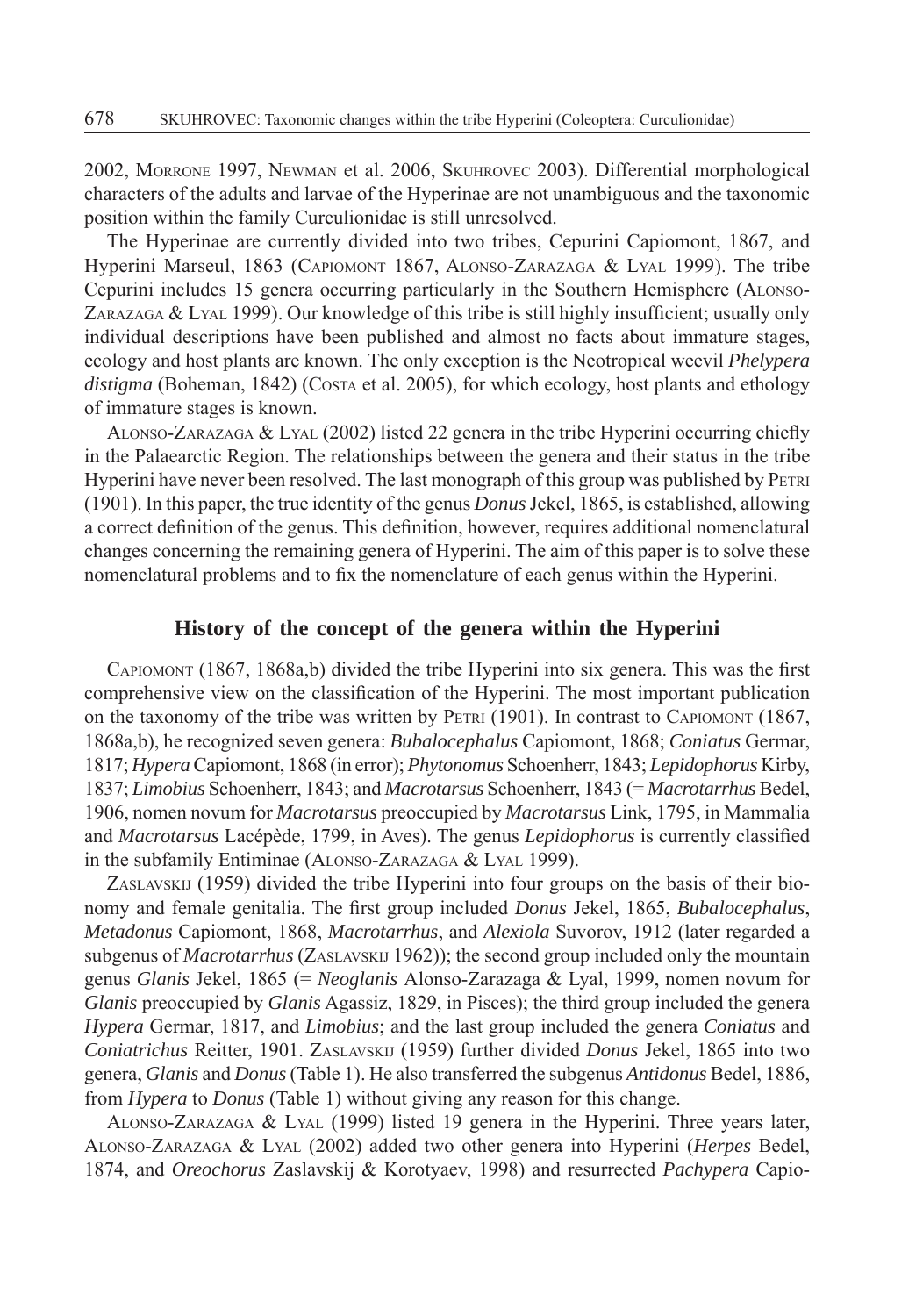|                    | Group PETRI (1901)                                                  | HOFFMAN<br>(1954) | ZASLAVSKI<br>(1959)                      | ALONSO-ZARAZAGA & LYAL<br>(1999)                                                                   | ALONSO-ZARAZAGA & LYAL<br>(2002)                                                                                                                                                                                                                                                                                                                                   | this paper                                                                                                       |
|--------------------|---------------------------------------------------------------------|-------------------|------------------------------------------|----------------------------------------------------------------------------------------------------|--------------------------------------------------------------------------------------------------------------------------------------------------------------------------------------------------------------------------------------------------------------------------------------------------------------------------------------------------------------------|------------------------------------------------------------------------------------------------------------------|
|                    | Capiomont, 1868 Jekel, 1865<br>$(10 \text{ groups})$<br>Hypera      | Donus             | Jekel, 1865<br>Glanis                    | nus Legalov, 1999)<br>Neoglanis                                                                    | Alonso-Zarazaga & Lyal, 1999 Alonso-Zarazaga & Lyal, 1999<br>(sg. Neoglanis s. str.; Altaiodo- (sg. Neoglanis s. str.; Altaiodo-<br>nus Legalov, 1999)<br>Neoglanis                                                                                                                                                                                                | Donus Jekel, 1865                                                                                                |
| $\dot{\mathbf{r}}$ |                                                                     |                   | Jekel, 1865<br>Donus                     | Donus Jekel, 1865                                                                                  | (sg. <b>Donus</b> s. str. and <i>Antidonus</i> Capiomont, 1868<br>Donus Jekel, 1865<br>Bedel, 1886)                                                                                                                                                                                                                                                                | (sg. Brachypera s. str. and<br>Antidonus Bedel, 1886)<br>Brachypera                                              |
| \$                 | Schoenherr, 1843 Germar, 1817<br>$[sic!]$ (11 groups)<br>Phytonomus | Hypera            | Schoenherr, 1823<br>Phytonomus<br>[sic!] | 1868; Boreohypera Korotyaev, 1999; Hypera s. str.)<br>Hypera Germar, 1817<br>1999; Hypera s. str.) | Eririnomorphus Capiomont, 1868; Tigrinellus Capiomont, mont, 1868; Tigrinellus<br>1868; Dapalinus Capiomont, 1868; Boreohypera Korotyaev, linus Capiomont, 1868;<br>(sg. Antidonus Bedel, 1886; (sg. Eririnomorphus Capiomont, (sg. Eririnomorphus Capio-<br>1868; Tigrinellus Capiomont, 1868; Dapalinus Capiomont, Capiomont, 1868; Dapa-<br>Hypera Germar, 1817 | Boreohypera Korotyaev,<br>1999; Kippenbergia Alon-<br>so-Zarazaga 2005; Hypera<br>Hypera Germar, 1817<br>s. str. |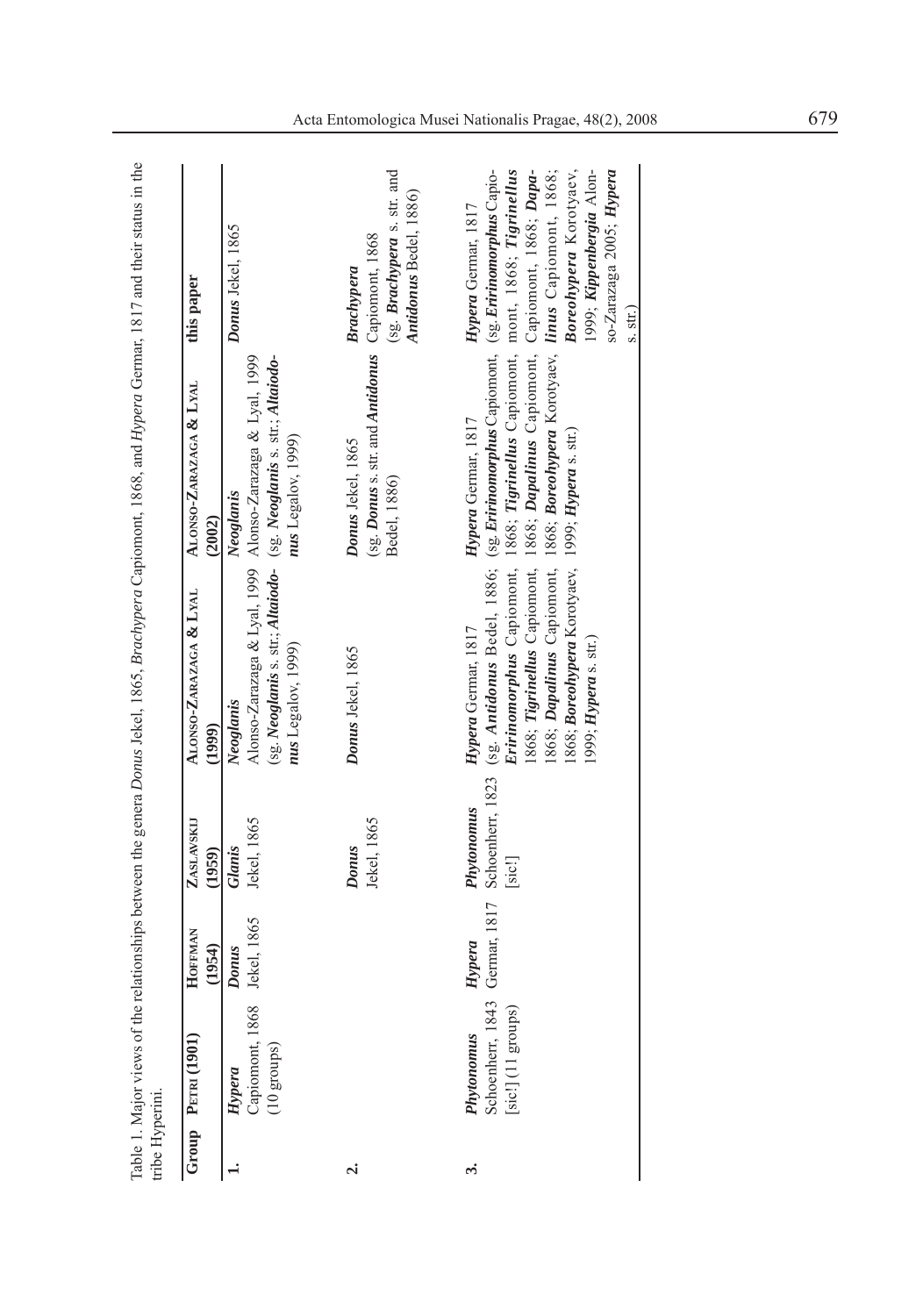| <b>Genus</b>               | Number of teeth on<br>mandible | <b>Species</b>                                                                             |
|----------------------------|--------------------------------|--------------------------------------------------------------------------------------------|
| <i>Brachypera</i><br>Donus | four                           | B. (s. str.) crinita, B. (s. str.) reichei, B. (Antidonus) dauci, B. (Antidonus)           |
|                            |                                | lunata, B. (Antidonus) vidua, B. (Antidonus) zoilus                                        |
|                            | three                          | D. austerus, D. bucovinenis, D. comatus, D. cyrtus, D. intermedius, D.                     |
|                            |                                | nidensis, D. osellai, D. oxalidis, D. palumbarius, D. tesselatus                           |
|                            |                                | Hypera (Eririnomorphus) arundinis, H. (Eririnomorphus) rumicis,                            |
|                            | two                            | H. (Boreohypera) diversipunctata, H. (Dapalinus) contaminata, H.                           |
| Hypera                     |                                | (Dapalinus) kayali, H. (Dapalinus) striata, H. (Kippenbergia) arator,                      |
|                            |                                | H. (s. str.) denominanda, H. (s. str.) jucunda, H. (s. str.) nigrirostris, H.              |
|                            |                                | $(s. str.)$ plantaginis, $H.$ (s. str.) postica, $H.$ (s. str.) suspiciosa, $H.$ (s. str.) |
|                            |                                | venusta, H. (s. str.) viciae                                                               |

Table 2. Number of mandibular teeth in the known larvae of the Hyperini (NAZARENKO 1998, 2000a,b; SKUHROVEC 2005, 2006b, 2007).

mont, 1868, from synonymy with *Donus*. ALONSO-ZARAZAGA & LYAL (1999, 2002) accepted ZASLAVSKIJ's (1959) recognition of three genera within Hyperini, *Glanis*, *Donus*, and *Hypera*  (Table 1), which was also accepted by some other authors (e.g., COLONNELLI 2003 and WANAT & MOKRZYCKI 2005).

On the other hand, SKUHROVEC (2005, 2006a,b, 2007), SKUHROVEC & BOROVEC (2007), WINKELMANN (2001, 2006) and WINKELMANN & BAYER (2007) have not accepted the splitting of *Donus* and the transfer of the subgenus *Antidonus* from *Donus* to *Hypera*, considering the evidence supporting these changes as insufficient. Recently, SKUHROVEC (2005, 2006b, 2007) described the larvae of 29 species of the Hyperini. Their larval characters correspond well with the division of *Donus* and support the exclusion of the subgenus *Antidonus* from *Hypera*. The number of teeth of the mandible seems to be an especially important larval character at the genus level (Table 2). Preliminary results of a phylogenetic analysis based on adults (SKUHROVEC, unpublished data) also correspond well with larval morphology.

The main purpose of this paper is to resolve the complicated taxonomic and nomenclatural situation within the Hyperini, especially concerning the genera *Donus* and *Hypera*.

# **Results**

#### **1. Identity of** *Donus* **Jekel, 1865, and its type species**

JEKEL (1865: 562) established the genus *Donus*, with the type species *Rhynchaenus philanthus* Olivier, 1807, by original designation.

JEKEL (1865) also described the genus *Glanis*, with the type species *Phytonomus velutinus* Boheman, 1842, by original designation. ALONSO-ZARAZAGA & LYAL (1999) recognized *Glanis* Jekel, 1865, to be a junior homonym of *Glanis* Agassiz, 1829 (Pisces) and replaced it with *Neoglanis* Alonso-Zarazaga & Lyal, 1999.

ZASLAVSKIJ (1959) identified '*Donus' philanthus* as a problematic species standing between *Glanis* and *Donus* because of the morphology of the female genitalia. Examination of larval characters (SKUHROVEC, unpublished data), especially the presence of three teeth on the mandibles, confi rmes undoubtedly that '*Donus*' *philanthus* and '*Neoglanis*' *velutinus* Boheman,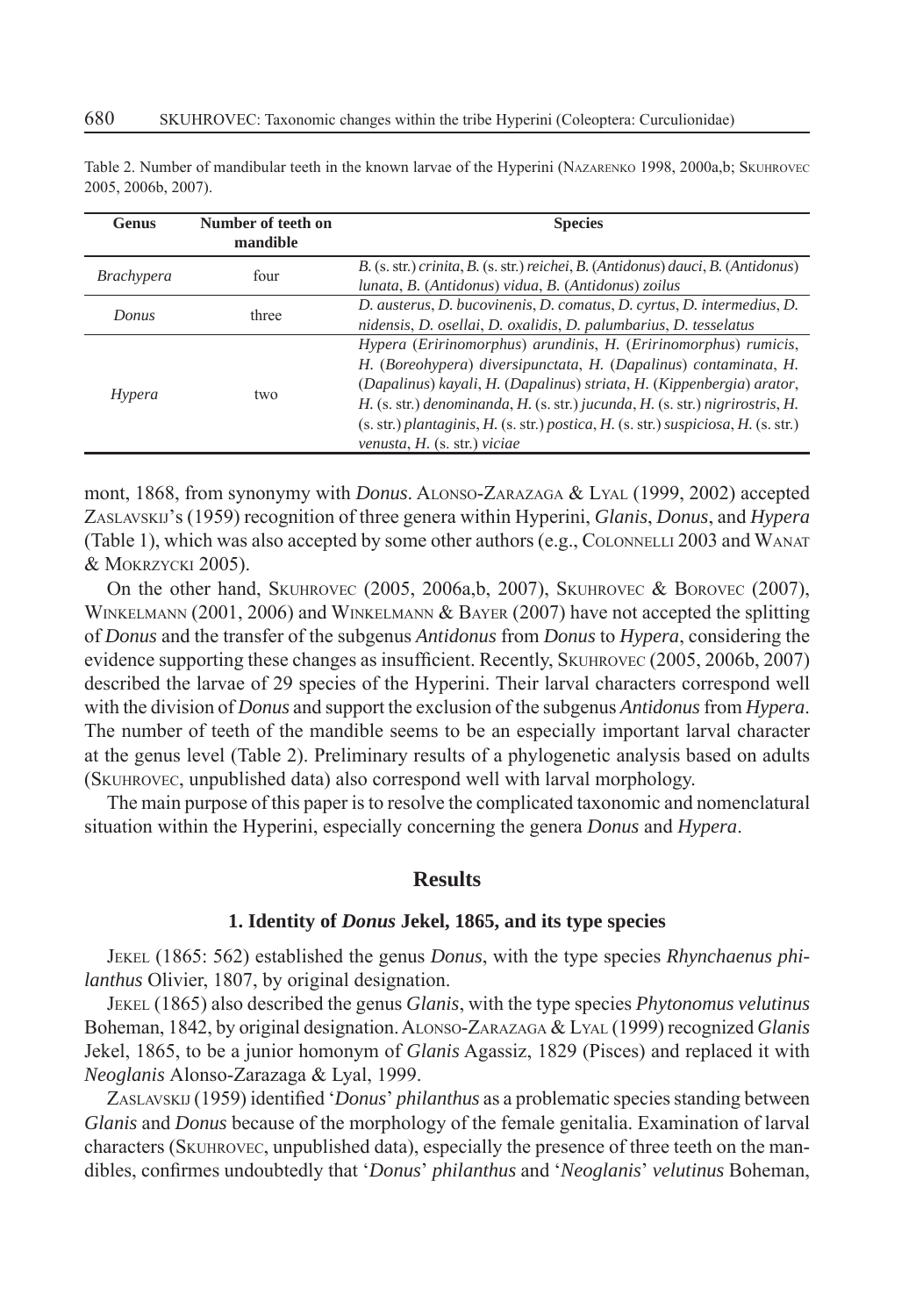1842 are congeneric (see Table 1). Adult characters also support this placement, namely the absence of scales in the middle of the pronotum and the absence of humeral angles (SKUH-ROVEC, unpubl. data).

Since both type species are congeneric, *Donus* Jekel, 1865, is the oldest available name for this genus, with *Neoglanis* Alonso-Zarazaga & Lyal, 1999 (= *Glanis* Jekel, 1865), being its junior synonym (syn. nov.).

# **2. Status of** *Brachypera* **Capiomont, 1868, and** *Pseudhypera* **Capiomont, 1868**

Resolving the identity of *Donus* (see above) requires that another generic name has to be used for the species accommodated in the genus but not congeneric with *Donus philanthus*  (see Table 1).

CAPIOMONT (1868a: 492) described in a key the genus-group name *Brachypera* within the genus *Hypera* sensu Capiomont (= *Donus* auct.) without including any species. Subsequently, CAPIOMONT (1868b: 73) included 24 (sub)species (see Table 3) but did not designate the type species. One of these subsequently included species, *Hypera crinita* (Boheman, 1834) (= *Phytonomus crinitus* Boheman, 1834), is designated here as the type species of *Brachypera*  Capiomont, 1868. The species is well known both in larval and adult stages and both larval (four teeth on the mandible) and adult characters (surface of elytra with setae and scales) place it in *Donus* auct.

In the same paper and page, CAPIOMONT (1868a: 492, in key) described the genus-group nominal taxon *Pseudhypera* Capiomont, 1868, within the genus *Hypera* sensu Capiomont (= *Donus* auct.), without a designation of the type species. He subsequently included two species, *Hypera reichei* Capiomont, 1868, and *Hypera saulcyi* Capiomont, 1868, in this taxon (CAPIOMONT 1868b: 111). *Hypera reichei* is designated here as the type species of *Pseudhype-*

| <b>Donus</b>                                   | <b>Brachypera</b>                            |
|------------------------------------------------|----------------------------------------------|
| '34. Hypera iberica' Capiomont                 | '48. Hypera guttipes Chevrolat in Museo'     |
| '35. Hypera porcella Schoenherr'               | $(=$ syn. of <i>B. chevrolati</i> Capiomont) |
| '36. Hypera barnevillei' Capiomont             | '49. Hypera chevrolati' Capiomont            |
| '37. Hypera fairmairei' Capiomont              | '50. Hypera devrollei' Capiomont             |
| '37 bis <i>Hypera dubia</i> ' Capiomont        | '51. Hypera tumida (Dejean) Capiomont'       |
| $(=D.$ fairmairei dubia Capiomont)             | '52. Hypera crinita (Dejean) Schoenherr'     |
| '38. Hypera rudicollis' Capiomont              | '53. Hypera perplexa Dejean in Museo'        |
| '39. Hypera sierrana Capiomont'                | '53 bis Hypera marmottani Capiomont'         |
| '40. Hypera piochardi' Capiomont               | '54. Hypera hispidula Schoenherr'            |
| '41. Hypera hispanica' Capiomont               | '55. Hypera hierichontica' Capiomont         |
| '42. Hypera delarouzei' Capiomont              |                                              |
| '43. <i>Hypera lusitanica</i> Capiomont'       |                                              |
| '44. <i>Hypera obtusa</i> Rosenhauer'          |                                              |
| '45. Hypera montivaga Capiomont'               |                                              |
| '46. <i>Hypera perrisi</i> Capiomont'          |                                              |
| '47. Hypera circumvaga Bohemann in Schoenherr' |                                              |

Table 3. The 24 (sub)species included by CAPIOMONT (1868b) in *Brachypera*, divided according to their current generic placement. (I replaced 'mihi' by 'Capiomont').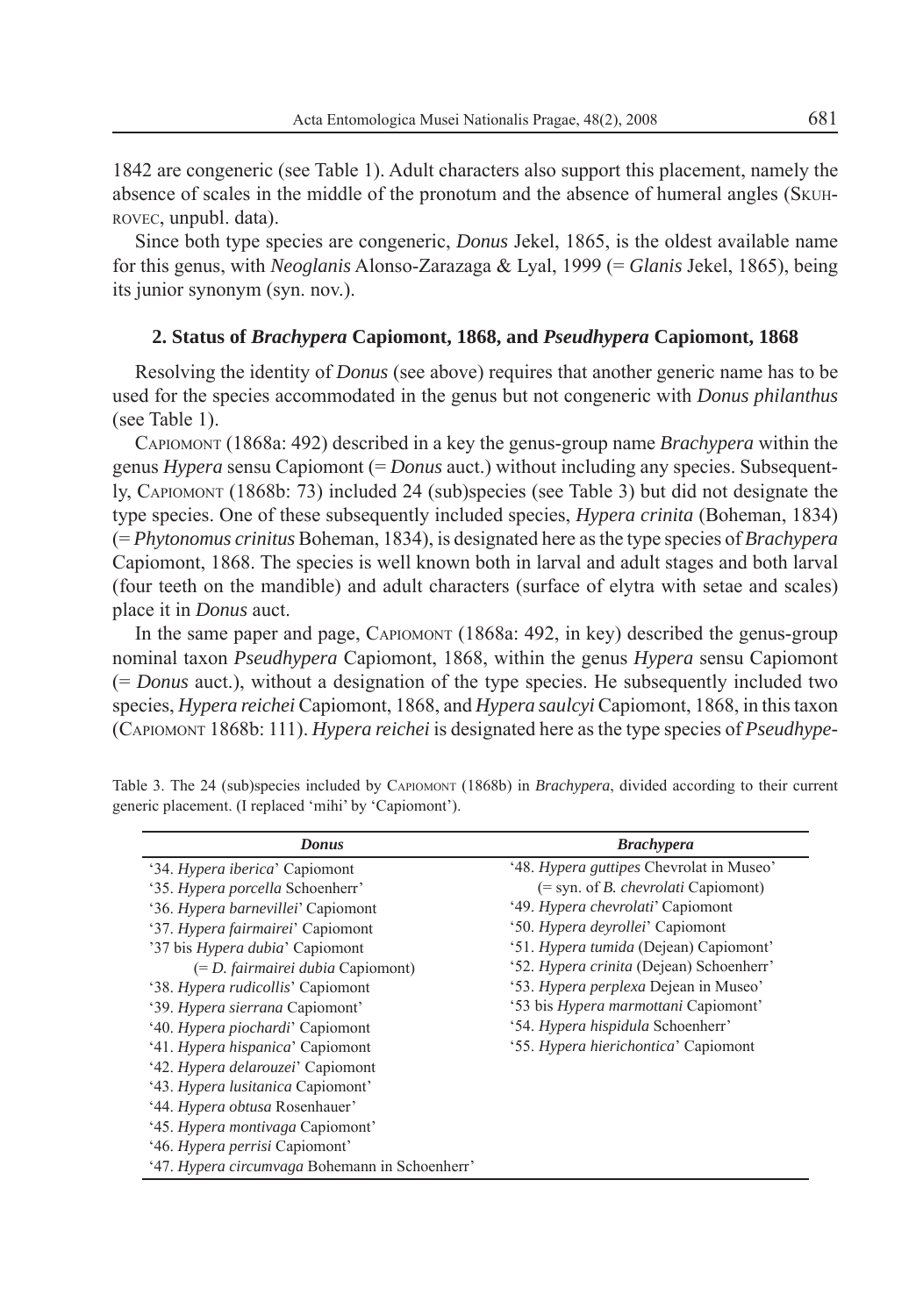*ra*. The number of teeth on the mandibles of the type species (see SKUHROVEC 2006b) is the same as that of the genus *Brachypera*, and *Pseudhypera* is therefore considered to be a junior synonym of *Brachypera* (syn. nov., action of the first revising author).

#### **3. The generic placement of** *Antidonus* **Bedel, 1886**

BEDEL (1886) established the subgenus *Antidonus* of *Hypera* to include the species of *Donus* sensu Capiomont, non Jekel and originally included three species: *Hypera punctata* (Fabricius, 1775) (= *Brachypera zoilus* (Scopoli, 1763)), *H. vidua* Gené, 1837 (= *Brachypera vidua* (Gené, 1837)), and *H. fasciculata* Herbst, 1795 (= *Brachypera dauci* (Olivier, 1807)). Subsequently, ALONSO-ZARAZAGA & LYAL (1999: 188) designated *Curculio punctatus* Fabricius, 1775 (non Scopoli, 1763) (= *Brachypera zoilus*) as the type species.

Based on the study of the morphology of female genitalia and the biology of Hyperini, ZASLAVSKIJ (1959) transferred *Antidonus* from *Hypera* to *Donus* auct. (= *Brachypera* Capiomont, 1868, see above). However, the generic placement of some species ascribed to the genera *Glanis* and *Donus* auct. including *Rhynchaenus philanthus* (the type species of *Donus* Jekel, 1865) by ZASLAVSKIJ (1959) was unclear on the basis of his study because the morphology of female genitalia of this species is ambiguous. Based on this unclear status of some species, nobody has accepted the transfer of *Antidonus* made by ZASLAVSKIJ (1959) until ALONSO-ZARAZAGA & LYAL (2002) listed *Antidonus* as a subgenus of *Donus* Jekel, 1865 (see Table 1); however, they merely accepted ZASLAVSKIJ's (1959) opinion. Other authors (SKUHROVEC 2005, 2006a,b, 2007; SKUHROVEC & BOROVEC 2007; WINKELMANN 2001, 2006; WINKELMANN & BAYER 2007) did not accept the placement of *Antidonus* within *Donus* auct. and regarded it as a subgenus of *Hypera*, although their opinions remained equally unfounded.

The number of teeth on the larval mandibles (see SKUHROVEC 2006b, 2007) revealed sufficient evidence for the generic placement of *Antidonus* within *Donus* auct. and confirmed thus the transfer made by ZASLAVSKIJ (1959) and reported later by ALONSO-ZARAZAGA & LYAL (2002). For these reasons, *Antidonus* is placed as a subgenus of *Brachypera*.

#### **4.** *Phytonomus* **Schoenherr, 1823, a junior objective synonym for** *Hypera*

SCHOENHERR (1823) changed the grammatical endings of all non-masculine generic weevil names and advocated that names of masculine gender should be given to all weevil genera to prevent the need of grammatical changes of the endings of species names in the case that the species is transfered from one genus to another (OBERPRIELER et al. 2007). He applied this principle also to *Hypera* Germar, 1817 and renamed it as *Phytonomus* Schoenherr, 1823 (unjustified replacement name, see ALONSO-ZARAZAGA & LYAL 1999: 188). *Phytonomus* Schoenherr, 1823, is an unnecessary replacement name and a junior objective synonym of *Hypera* Germar, 1817.

SAMOUELLE (1819) designated *Curculio nigrirostris* Fabricius, 1775, as the type species of *Hypera*, which originally contained five species *(Rhynchaenus nigrirostris* Fabricius, 1801) (= *Curculio nigrirostris* Fabricius, 1775); *R. scanicus* Fabricius, 1801; *Curculio polygoni*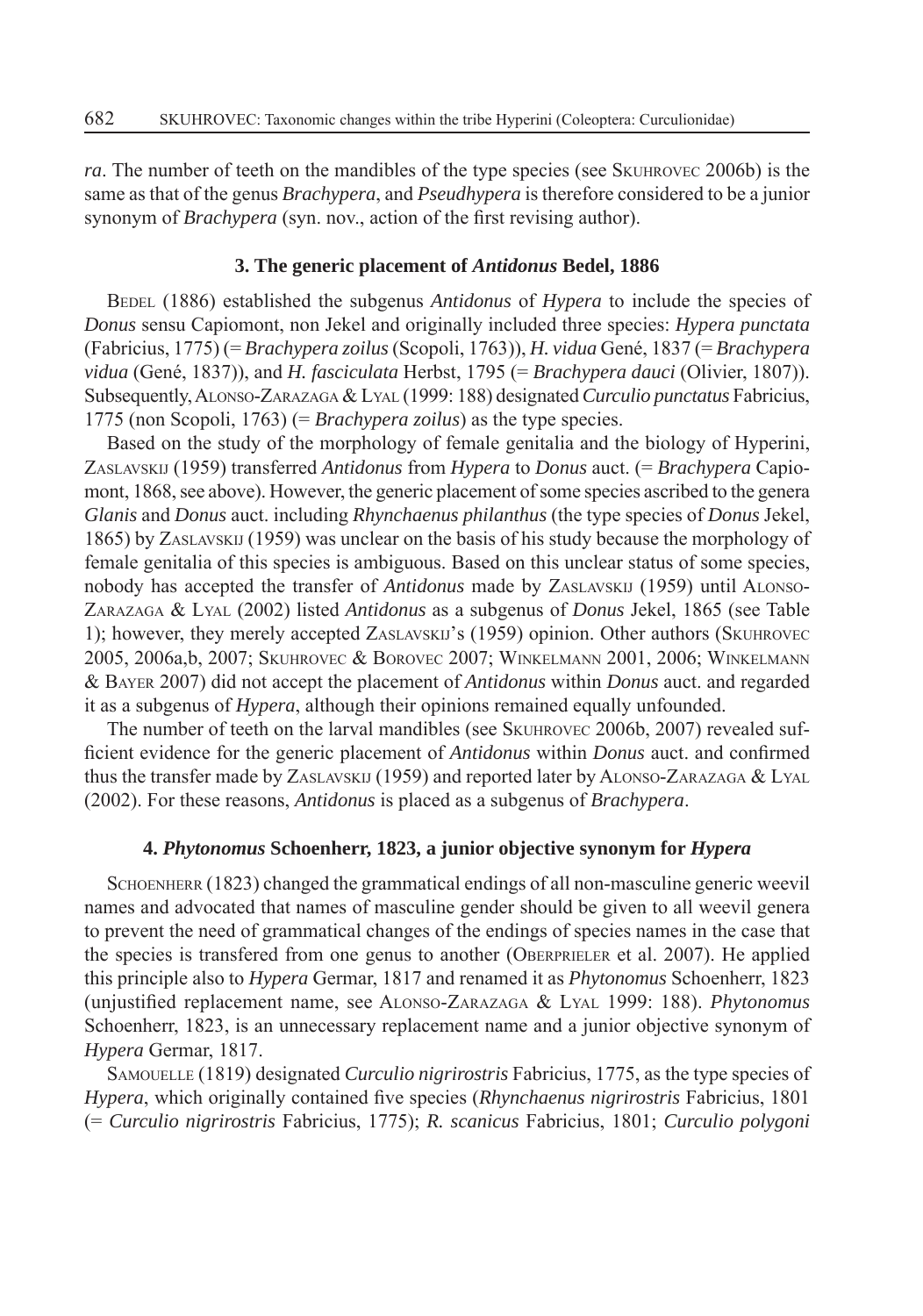| <b>Reference</b>      | <b>Species</b>                              | <b>Genus</b> | <b>Remark</b>                                                        |
|-----------------------|---------------------------------------------|--------------|----------------------------------------------------------------------|
| SCHOENHERR (1826)     | Curculio arator Linnaeus, 1758              | Phytonomus   |                                                                      |
| <b>CURTIS</b> (1826)  | Curculio punctatus Fabricius, 1775          | Hypera       | accepted by Tirus (1911), Voss<br>(1967), ZASLAVSKIJ (1959)          |
| JEKEL (1865)          | Curculio punctatus Fabricius, 1775          | Phytonomus   |                                                                      |
| JEKEL (1865)          | Curculio rumicis Linnaeus, 1758             | Hypera       | designation invalid, species not<br>originally included in the genus |
| <b>THOMSON (1859)</b> | Curculio rumicis Linnaeus, 1758             | Phytonomus   | designation invalid, species not<br>originally included in the genus |
| WESTWOOD $(1838)$     | Rhynchaenus fasciculosus Gyllenhal,<br>1813 | Hypera       | designation invalid, species not<br>originally included in the genus |

Table 4. Type species designations for *Hypera* and *Phytonomus* other than SAMOUELLE (1819).

Linnaeus, 1761; *C. punctatus* Fabricius, 1775; and *C. arundinis* Paykull, 1792). Later authors apparently neglected this designation and established other species as the type species of either *Hypera* or *Phytonomus* (see Table 4). However, all these subsequent designations are invalid.

# **Summary of the nomenclatural changes and new combinations**

# *Donus* **Jekel, 1865**

- = *Glanis* Jekel, 1865 (preoccupied)
- = *Phaeopus* Capiomont, 1867 (non Cuvier, 1817) (unavailable)
- = *Neoglanis* Alonso-Zarazaga & Lyal, 1999 (substitute name for *Glanis* Jekel, 1865), **syn. nov.**
- = *Altaiodonus* Legalov, 1999 (valid subgenus)

= *Lepidoglanis* Legalov, 1997 (preoccupied)

Including the new combinations required by the changes outlined above and established below, the genus *Donus* (gender: masculine) currently includes more than 100 Palaearctic species distributed primarily in the European and Asian mountains, with several exceptions in lowlands (SKUHROVEC  $\&$  BOROVEC 2007). Their host plants belong to several plant families, individual species being oligophagous or polyphagous.

The genus is currently divided into two subgenera: *Donus* s. str. and *Altaiodonus* Legalov, 1999 (= *Lepidoglanis* Legalov, 1997) (ALONSO-ZARAZAGA & LYAL 1999). LEGALOV (1997) established the subgenus *Lepidoglanis* (preoccupied), with the type species *Glanis cupreus*  Legalov, 1997, by original designation, but did not explicitly include any other species to this new subgenus. Unfortunately, I am not able to recognize the differences between these two subgenera despite I know the description of *Altaiodonus*. This is why I do not distinguish the two subgenera here.

*Donus albonotatus* (Pic, 1925) **comb. nov.** (from *Neoglanis albonotatus* (Pic, 1925)) *Donus amasiensis* (Faust, 1890) **comb. nov.** (from *Neoglanis amasiensis* (Faust, 1890)) *Donus angustulus* (Reitter, 1915) **comb. nov.** (from *Neoglanis angustulus* (Reitter, 1915))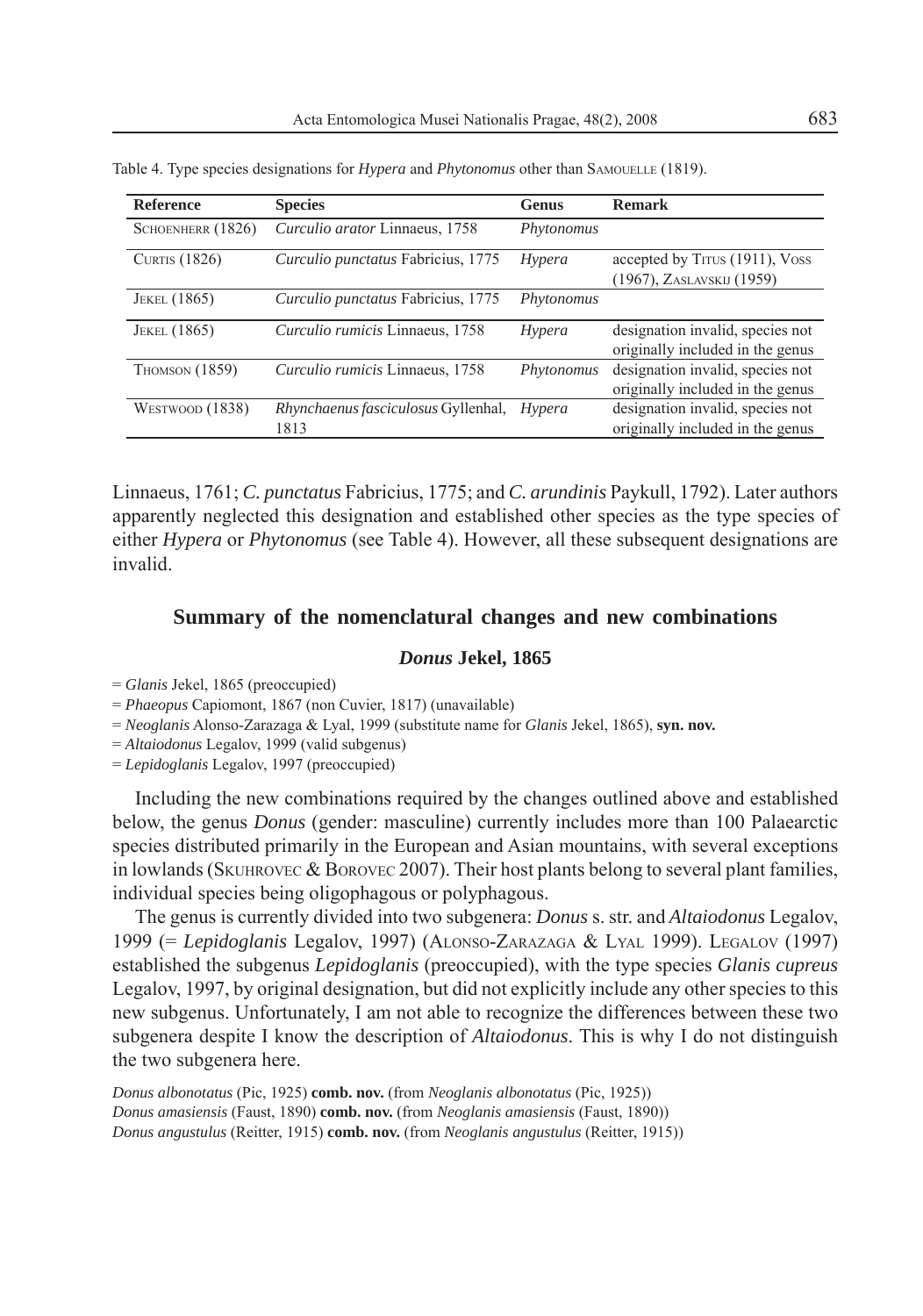*Donus anjumanensis* (Voss, 1967) **comb. nov.** (from *Neoglanis anjumanensis* (Voss, 1967)) *Donus arnoldii* (Zaslavskij, 1967) **comb. nov.** (from *Neoglanis arnoldii* (Zaslavskij, 1967)) *Donus auliensis* (Petri, 1901) **comb. nov.** (from *Neoglanis auliensis* (Petri, 1901)) *Donus barnevillei* (Capiomont, 1868) **comb. nov.** (from *Neoglanis barnevillei* (Capiomont, 1868)) *Donus biglobosus* (Kirsch, 1880) **comb. nov.** (from *Neoglanis biglobosus* (Kirsch, 1880)) *Donus bosnicus* (Petri, 1901) **comb. nov.** (from *Neoglanis bosnicus* (Petri, 1901)) *Donus bravardi* (Pic, 1925) **comb. nov.** (from *Neoglanis bravardi* (Pic, 1925)) *Donus brucki* (Capiomont, 1867) **comb. nov.** (from *Neoglanis brucki* (Capiomont, 1867)) *Donus bucovinensis* (Penecke, 1928) **comb. nov.** (from *Neoglanis bucovinensis* (Penecke, 1928)) *Donus burjaticus* Korotyaev, 1998 **comb. nov.** (from *Neoglanis burjaticus* (Korotyaev, 1998)) *Donus callosus* (Petri, 1901) **comb. nov.** (from *Neoglanis callosus* (Petri, 1901)) *Donus capiomonti* (Petri, 1901) **comb. nov.** (from *Neoglanis capiomonti* (Petri, 1901)) *Donus caucasicus* (Faust, 1887) **comb. nov.** (from *Neoglanis caucasicus* (Faust, 1887)) *Donus chlorocomus* (Boheman, 1842) **comb. nov.** (from *Neoglanis chlorocomus* (Boheman, 1842)) *Donus circassicolus* (Reitter, 1888) **comb. nov.** (from *Neoglanis circassicolus* (Reitter, 1888)) *Donus comatus* (Boheman, 1842) **comb. nov.** (from *Neoglanis comatus* (Boheman, 1842)) *Donus cordicollis* (Petri, 1901) **comb. nov.** (from *Neoglanis cordicollis* (Petri, 1901)) *Donus cupreus* (Legalov, 1997) **comb. nov.** (from *Neoglanis cupreus* (Legalov, 1997)) *Donus curtirostris* (Pic, 1941) **comb. nov.** (from *Neoglanis curtirostris* (Pic, 1941)) *Donus cypris* (Reiche & Sauley, 1857) **comb. nov.** (from *Neoglanis cypris* (Reiche & Sauley, 1857)) *Donus cyrtus* (Germar, 1821) **comb. nov.** (from *Neoglanis cyrtus* (Germar, 1821)) *Donus damascenus* (Stierlin, 1888) **comb. nov.** (from *Neoglanis damascenus* (Stierlin, 1888)) *Donus delhiensis* Pajni & Kamal-Tewari, 1986 **comb. nov.** (from *Neoglanis delhiensis* (Pajni & Kamal-Tewari, 1986)) *Donus dudkoi* Legalov, 1999 **comb. nov.** (from *Neoglanis dudkoi* (Legalov, 1999)) *Donus duplopunctatus* (Petri, 1901) **comb. nov.** (from *Neoglanis duplopunctatus* (Petri, 1901)) *Donus elegans* (Boheman, 1842) **comb. nov.** (from *Neoglanis elegans* (Boheman, 1842)) *Donus eos* (Suvorov, 1912) **comb. nov.** (from *Neoglanis eos* (Suvorov, 1912)) *Donus favarcqui* (Pic, 1925) **comb. nov.** (from *Neoglanis favarcqui* (Pic, 1925)) *Donus ferganicus* (Zaslavskij, 1963) **comb. nov.** (from *Neoglanis ferganicus* (Zaslavskij, 1963)) *Donus ganglbaueri* (Petri, 1901) **comb. nov.** (from *Neoglanis ganglbaueri* (Petri, 1901)) *Donus geminus* (Zaslavskij, 1967) **comb. nov.** (from *Neoglanis geminus* (Zaslavskij, 1967)) *Donus globosus globosus* (Fairmaire 1858) **comb. nov.** (from *Neoglanis globosus globosus* (Fairmaire 1858)) *Donus globosus longior* (Pic, 1941) **comb. nov.** (from *Neoglanis globosus longior* (Pic, 1941)) *Donus gobiensis* (Voss, 1967) **comb. nov.** (from *Neoglanis gobiensis* (Voss, 1967)) *Donus gordyaeus anatolicus* Smreczyński, 1970 **comb. nov.** (from *Neoglanis gordyaeus anatolicus* (Smreczyński, 1970)) *Donus gordyaeus gordyaeus* (Petri, 1901) **comb. nov.** (from *Neoglanis gordyaeus gordyaeus* (Petri, 1901)) *Donus ibericus* (Capiomont, 1868) **comb. nov.** (from *Neoglanis ibericus* (Capiomont, 1868)) *Donus imbecillus* (Faust, 1886) **comb. nov.** (from *Neoglanis imbecillus* (Faust, 1886)) *Donus insularis* (Capiomont, 1867) **comb. nov.** (from *Neoglanis insularis* (Capiomont, 1867)) *Donus intermedius aubei* (Capiomont, 1867) **comb. nov.** (from *Neoglanis intermedius aubei* (Capiomont, 1867)) *Donus intermedius intermedius* (Boheman, 1842) **comb. nov.** (from *Neoglanis intermedius intermedius* (Boheman, 1842)) *Donus janae* Legalov, 1999 **comb. nov.** (from *Neoglanis janae* (Legalov, 1999)) *Donus juvencus* (Motschulsky, 1860) **comb. nov.** (from *Neoglanis juvencus* (Motschulsky, 1860)) *Donus korbi* (Petri, 1901) **comb. nov.** (from *Neoglanis korbi* (Petri, 1901)) *Donus latifrons* (Petri, 1901) **comb. nov.** (from *Neoglanis latifrons* (Petri, 1901)) *Donus leonisi* (Pic, 1925) **comb. nov.** (from *Neoglanis leonisi* (Pic, 1925)) *Donus libanicus* (Pic, 1914) **comb. nov.** (from *Neoglanis libanicus* (Pic, 1914)) *Donus longicollis* (Petri, 1901) **comb. nov.** (from *Neoglanis longicollis* (Petri, 1901)) *Donus lucasi* (Capiomont, 1867) **comb. nov.** (from *Neoglanis lucasi* (Capiomont, 1867)) *Donus lydius* (Petri, 1901) **comb. nov.** (from *Neoglanis lydius* (Petri, 1901))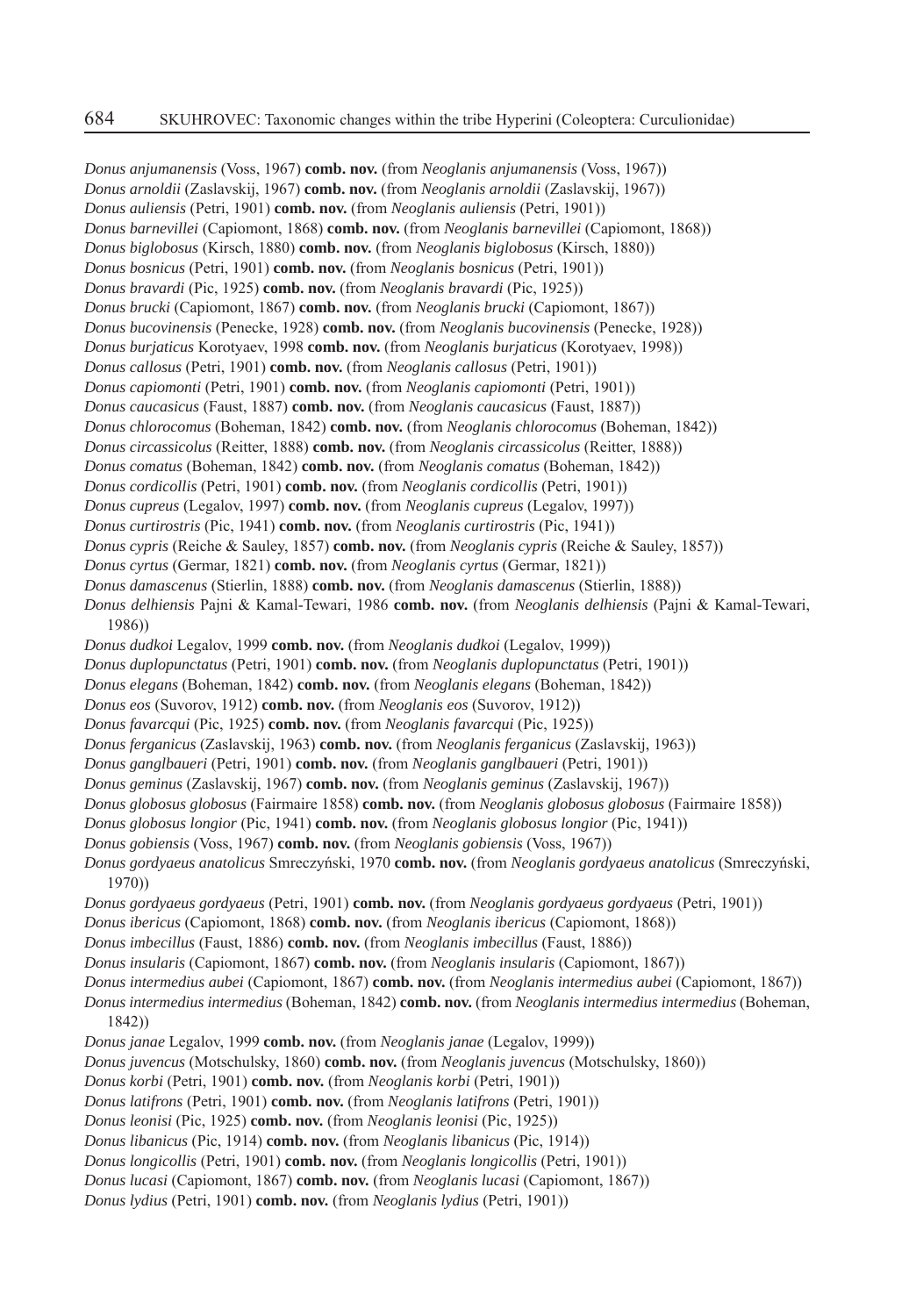*Donus maculosus* (Petri, 1901) **comb. nov.** (from *Neoglanis maculosus* (Petri, 1901)) *Donus minutus* (Petri, 1901) **comb. nov.** (from *Neoglanis minutus* (Petri, 1901)) *Donus mniszechi* (Capiomont, 1867) **comb. nov.** (from *Neoglanis mniszechi* (Capiomont, 1867))

*Donus montivagus* (Capiomont, 1868) **comb. nov.** (from *Neoglanis montivagus* (Capiomont, 1868)) *Donus mutatorius* (Faust, 1887) **comb. nov.** (from *Neoglanis mutatorius* (Faust, 1887)) *Donus nidensis* Mazur & Petryszak, 1981 **comb. nov.** (from *Neoglanis nidensis* (Mazur & Petryszak, 1981)) *Donus nivosus* (Petri, 1901) **comb. nov.** (from *Neoglanis nivosus* (Petri, 1901)) *Donus noscibilis* (Faust, 1890) **comb. nov.** (from *Neoglanis noscibilis* (Faust, 1890)) *Donus noscidius* (Faust, 1889) **comb. nov.** (from *Neoglanis noscidius* (Faust, 1889)) *Donus oblongus* (Boheman, 1842) **comb. nov.** (from *Neoglanis oblongus* (Boheman, 1842)) *Donus obscurus obscurus* (Capiomont, 1867) **comb. nov.** (from *Neoglanis obscurus obscurus* (Capiomont, 1867)) *Donus obscurus pourtoyi* (Hoffmann, 1958) **comb. nov.** (from *Neoglanis obscurus pourtoyi* (Hoffmann, 1958)) *Donus obtusus cazorlae* Roudier, 1958 **comb. nov.** (from *Neoglanis obtusus cazorlae* (Roudier, 1958)) *Donus obtusus grouvellei* (Hustache, 1929) **comb. nov.** (from *Neoglanis obtusus grouvellei* (Hustache, 1929)) *Donus obtusus obtusus* (Rosenhauer, 1856) **comb. nov.** (from *Neoglanis obtusus obtusus* (Rosenhauer, 1856)) *Donus opanassenkoi* (Legalov, 1997) **comb. nov.** (from *Neoglanis opanassenkoi* (Legalov, 1997)) *Donus ophthalmicus* (Desbrochers, 1898) **comb. nov.** (from *Neoglanis ophthalmicus* (Desbrochers, 1898)) *Donus orientalis* (Capiomont, 1867) **comb. nov.** (from *Neoglanis orientalis* (Capiomont, 1867)) *Donus osellai* Winkelmann, 2001 **comb. nov.** (from *Neoglanis osellai* (Winkelmann 2001)) *Donus ovalis* (Boheman, 1842) **comb. nov.** (from *Neoglanis ovalis* (Boheman, 1842)) *Donus oxalis* (Herbst, 1795) **comb. nov.** (from *Neoglanis oxalis* (Herbst, 1795)) *Donus palumbarius* (Germar, 1821) **comb. nov.** (from *Neoglanis palumbarius* (Germar, 1821)) *Donus pantherinus* (Capiomont, 1867) **comb. nov.** (from *Neoglanis pantherinus* (Capiomont, 1867)) *Donus petrii* (Desbrochers, 1908) **comb. nov.** (from *Neoglanis petrii* (Desbrochers, 1908)) *Donus piochardi* (Capiomont, 1868) **comb. nov.** (from *Neoglanis piochardi* (Capiomont, 1868)) *Donus planicollis* Smreczyński, 1970 **comb. nov.** (from *Neoglanis planicollis* (Smreczyński, 1970)) *Donus polyphagus* (Zaslavskij, 1963) **comb. nov.** (from *Neoglanis polyphagus* (Zaslavskij, 1963)) *Donus porcellus* (Capiomont, 1868) **comb. nov.** (from *Neoglanis porcellus* (Capiomont, 1868)) *Donus przewalskii* (Suvorov, 1912) **comb. nov.** (from *Neoglanis przewalskii* (Suvorov, 1912)) *Donus pusillus* (Petri, 1912) **comb. nov.** (from *Neoglanis pusillus* (Petri, 1912)) *Donus quadratocollis* (Petri, 1901) **comb. nov.** (from *Neoglanis quadratocollis* (Petri, 1901)) *Donus reductirostris* (Pic, 1925) **comb. nov.** (from *Neoglanis reductirostris* (Pic, 1925)) *Donus rubi* (Krauss, 1900) **comb. nov.** (from *Neoglanis rubi* (Krauss, 1900)) *Donus rudicollis* (Capiomont, 1868) **comb. nov.** (from *Neoglanis rudicollis* (Capiomont, 1868)) *Donus rufi manus* (Zaslavskij, 1963) **comb. nov.** (from *Neoglanis rufi manus* (Zaslavskij, 1963)) *Donus rugulosus* (Petri, 1901) **comb. nov.** (from *Neoglanis rugulosus* (Petri, 1901)) *Donus sajanicus* Korotyaev, 1998 **comb. nov.** (from *Neoglanis sajanicus* (Korotyaev, 1998)) *Donus salviae* (Schrank, 1789) **comb. nov.** (from *Neoglanis salviae* (Schrank, 1789)) *Donus segnis* (Capiomont, 1867) **comb. nov.** (from *Neoglanis segnis* (Capiomont, 1867)) *Donus sierranus* (Capiomont, 1868) **comb. nov.** (from *Neoglanis sierranus* (Capiomont, 1868)) *Donus solidus* (Petri, 1901) **comb. nov.** (from *Neoglanis solidus* (Petri, 1901)) *Donus subuniformis* (Pic, 1914) **comb. nov.** (from *Neoglanis subuniformis* (Pic, 1914)) *Donus suvorovi* (Fleischer, 1909) **comb. nov.** (from *Neoglanis suvorovi* (Fleischer, 1909)) *Donus swaneticus* (Faust, 1887) **comb. nov.** (from *Neoglanis swaneticus* (Faust, 1887)) *Donus tessellatus* (Herbst, 1795) **comb. nov.** (from *Neoglanis tessellatus* (Herbst, 1795)) *Donus transiliensis* (Zaslavskij, 1964) **comb. nov.** (from *Neoglanis transiliensis* (Zaslavskij, 1964)) *Donus tristis* (Capiomont, 1867) **comb. nov.** (from *Neoglanis tristis* (Capiomont, 1867)) *Donus variegatus* (Brullé, 1832) **comb. nov.** (from *Neoglanis variegatus* (Brullé, 1832)) *Donus velutinus* (Boheman, 1842) **comb. nov.** (from *Neoglanis velutinus* (Boheman, 1842)) *Donus viennensis* (Herbst, 1795) **comb. nov.** (from *Neoglanis viennensis* (Herbst, 1795))

*Donus virescens* (Petri, 1901) **comb. nov.** (from *Neoglanis virescens* (Petri, 1901))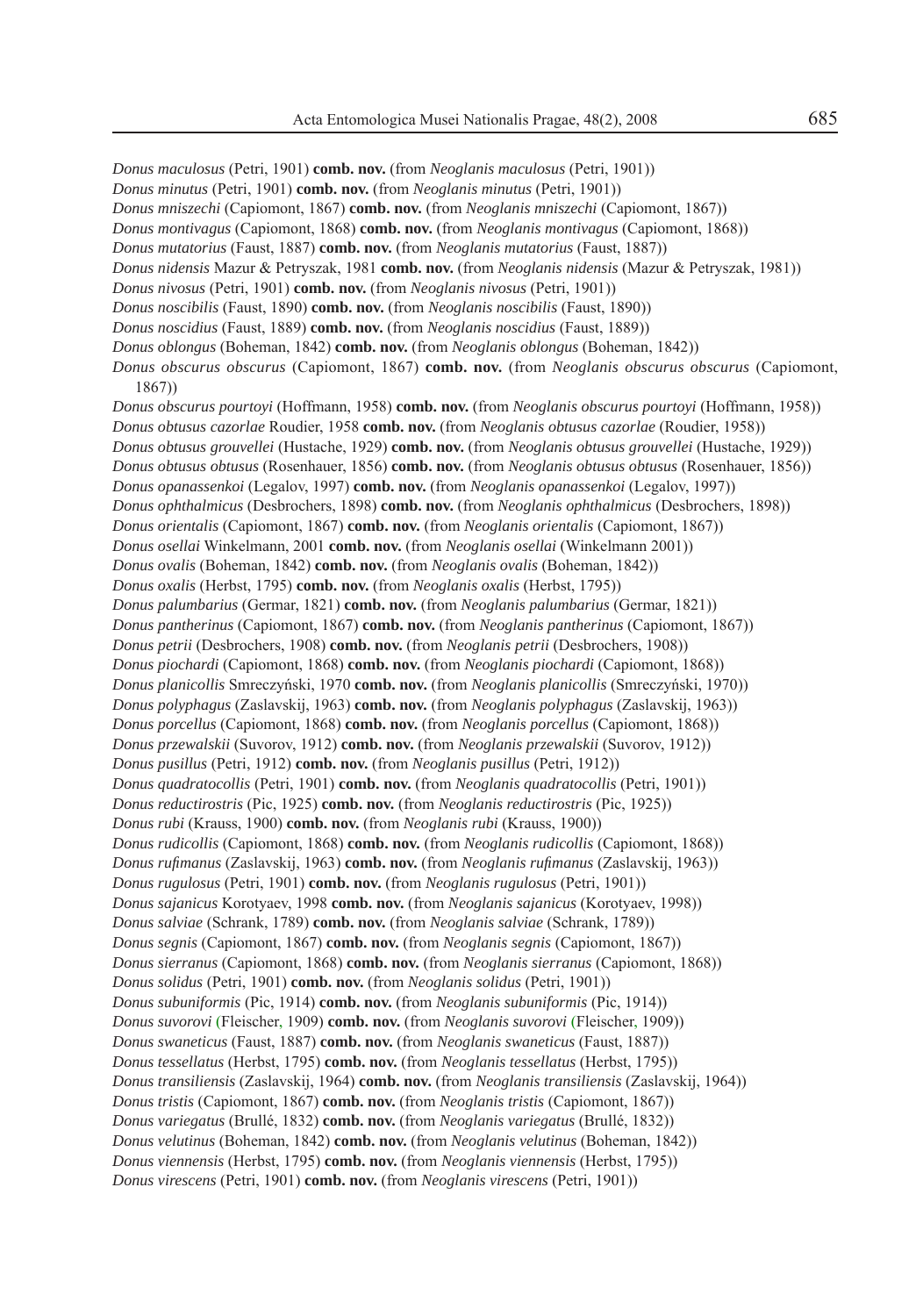#### *Brachypera* **Capiomont, 1868, stat. restit.**

- = *Pseudhypera* Capiomont, 1868, **syn. nov.**
- = *Pseudypera*: GEMMINGER & HAROLD (1871) (incorrect subsequent spelling)
- = *Antidonus* Bedel, 1886 (valid subgenus)
- = *Donus* Capiomont, 1868 (non Jekel, 1865) (synonym of *Antidonus*)
- = *Heteromorphus* Petri, 1901 (synonym of *Antidonus*)
- = *Spongifer* Petri, 1901 (synonym of *Antidonus*)

Including the new combinations required by the changes outlined above and established below (see also Table 3), the genus *Brachypera* (gender: feminine) now includes more than 40 Palaearctic species distributed primarily in the lowlands. One species, *B. zoilus*, has been introduced also to North America. Their host plants belong to several plant families and most species are oligophagous.

*Brachypera* (*Antidonus*) *apfelbecki* (Petri, 1901) **comb. nov.** (from *Donus* (*Antidonus*) *apfelbecki* (Petri, 1901)) *Brachypera* (*Antidonus*) *brevirostris* (Capiomont, 1868) **comb. nov.** (from *Donus* (*Antidonus*) *brevirostris* (Capiomont, 1868))

- *Brachypera* (*Antidonus*) *dauci* (Olivier, 1807) **comb. nov.** (from *Donus* (*Antidonus*) *dauci* (Olivier, 1807))
- *Brachypera* (*Antidonus*) *gracilitarsis* (Pic, 1925) **comb. nov.** (from *Donus* (*Antidonus*) *gracilitarsis* (Pic, 1925))
- *Brachypera* (*Antidonus*) *grandini* (Capiomont, 1868) **comb. nov.** (from *Donus* (*Antidonus*) *grandini* (Capiomont, 1868))
- *Brachypera* (*Antidonus*) *horvathi* (Csiki, 1904) **comb. nov.** (from *Donus* (*Antidonus*) *horvathi* (Csiki, 1904))
- *Brachypera* (*Antidonus*) *isabellina* (Bohemann, 1834) **comb. nov.** (from *Donus* (*Antidonus*) *isabellinus* (Bohemann, 1834))
- *Brachypera* (*Antidonus*) *leprieuri* (Capiomont, 1868) **comb. nov.** (from *Donus* (*Antidonus*) *leprieuri* (Capiomont, 1868))
- *Brachypera* (*Antidonus*) *lunata* (Wollaston, 1854) **comb. nov.** (from *Donus* (*Antidonus*) *lunatus* (Wollaston, 1854))
- *Brachypera* (*Antidonus*) *multifi da* (Israelson, 1984) **comb. nov.** (from *Donus* (*Antidonus*) *multifi dus* (Israelson, 1984))
- *Brachypera* (*Antidonus*) *parvithorax* (Desbrochers, 1896) **comb. nov.** (from *Donus* (*Antidonus*) *parvithorax* (Desbrochers, 1896))
- *Brachypera* (*Antidonus*) *sinuaticollis* (Faust, 1890) **comb. nov.** (from *Donus* (*Antidonus*) *sinuaticollis* (Faust, 1890))
- *Brachypera* (*Antidonus*) *subfasciculata* (Zaslavskij, 1967) **comb. nov.** (from *Donus* (*Antidonus*) *subfasciculatus* (Zaslavskij, 1967))
- *Brachypera* (*Antidonus*) *subsulcata* (Hochhut, 1847) **comb. nov.** (from *Donus* (*Antidonus*) *subsulcatus* (Hochhut, 1847))
- *Brachypera* (*Antidonus*) *theresae* (Pic, 1929) **comb. nov.** (from *Donus* (*Antidonus*) *theresae* (Pic, 1929))
- *Brachypera* (*Antidonus*) *vidua*1) (Gené, 1837) **comb. nov.** (from *Donus* (*Antidonus*) *vidua* (Gené, 1837))

*Brachypera* (*Antidonus*) *zoilus*2) (Scopoli, 1763) **comb. nov.** (from *Donus* (*Antidonus*) *zoilus* (Scopoli, 1763))

- *Brachypera* (*Brachypera*) *amalek* (Petri, 1901) **comb. nov.** (from *Donus* (*Donus*) *amalek* (Petri, 1901))
- *Brachypera* (*Brachypera*) *audax* (Faust, 1887) **comb. nov.** (from *Donus* (*Donus*) *audax* (Faust, 1887))

*Brachypera* (*Brachypera*) *corrosa* (Desbrochers, 1899) **comb. nov.** (from *Donus* (*Donus*) *corrosus* (Desbrochers, 1899))

<sup>&</sup>lt;sup>1)</sup> *Vidua* is a noun in apposition, meaning a widow.

<sup>2)</sup> *Zoilus* is a noun in apposition; it is the name of an ancient Greek philosopher.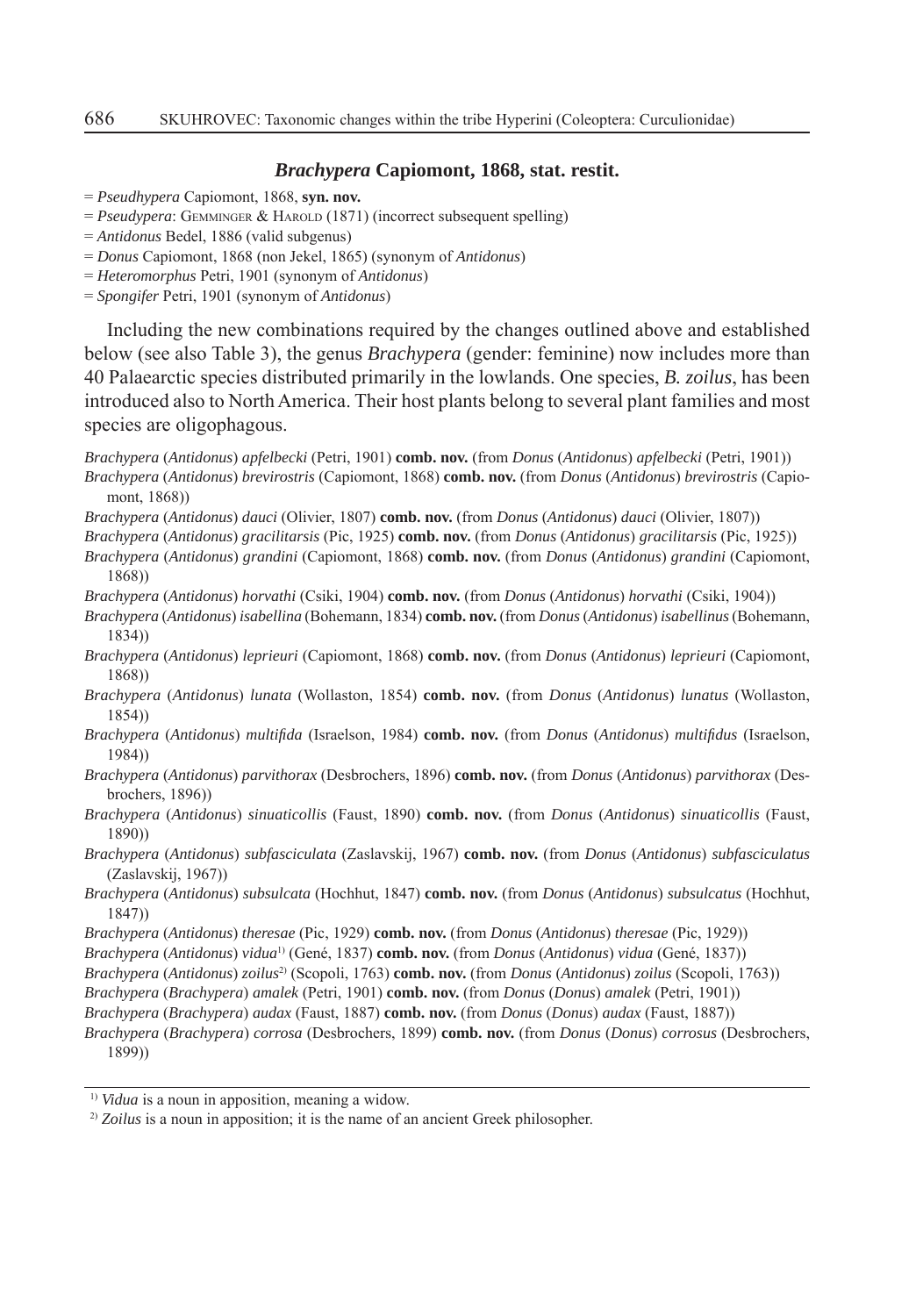- *Brachypera* (*Brachypera*) *crinita* (Boheman, 1834) **comb. nov.** (from *Donus* (*Donus*) *crinitus* (Boheman, 1834)) *Brachypera* (*Brachypera*) *deyrollei* (Capiomont, 1868) **comb. nov.** (from *Donus* (*Donus*) *deyrollei* (Capiomont,
- *Brachypera* (*Brachypera*) *fallax* (Capiomont, 1868) **comb. nov.** (from *Donus* (*Donus*) *fallax* (Capiomont, 1868)) *Brachypera* (*Brachypera*) *fausti* (Petri, 1901) **comb. nov.** (from *Donus* (*Donus*) *fausti* (Petri, 1901))
- *Brachypera* (*Brachypera*) *hierichontica* (Capiomont, 1868) **comb. nov.** (from *Donus* (*Donus*) *hierichonticus* (Capiomont, 1868))
- *Brachypera* (*Brachypera*) *hispidula* (Boheman, 1834) **comb. nov.** (from *Donus* (*Donus*) *hispidulus* (Boheman, 1834))
- *Brachypera* (*Brachypera*) *chevrolati* (Capiomont, 1868) **comb. nov.** (from *Donus* (*Donus*) *chevrolati* (Capiomont, 1868))
- *Brachypera* (*Brachypera*) *judaica* (Petri, 1901) **comb. nov.** (from *Donus* (*Donus*) *judaicus* (Petri, 1901))
- *Brachypera* (*Brachypera*) *lhostei* (Hoffmann, 1938) **comb. nov.** (from *Donus* (*Donus*) *lhostei* (Hoffmann, 1938))
- *Brachypera* (*Brachypera*) *libanica* (Pic, 1914) **comb. nov.** (from *Donus* (*Donus*) *libanicus* (Pic, 1914))
- *Brachypera* (*Brachypera*) *lukjanovitschi* (Zaslavskij, 1964) **comb. nov.** (from *Donus* (*Donus*) *lukjanovitschi* (Zaslavskij, 1964))
- *Brachypera* (*Brachypera*) *marmottani* (Capiomont, 1868) **comb. nov.** (from *Donus* (*Donus*) *marmottani* (Capiomont, 1868))
- *Brachypera* (*Brachypera*) *perplexa* (Capiomont, 1868) **comb. nov.** (from *Donus* (*Donus*) *perplexus* (Capiomont, 1868))
- *Brachypera* (*Brachypera*) *proxima* (Capiomont, 1875) **comb. nov.** (from *Donus* (*Donus*) *proximus* (Capiomont, 1875))
- *Brachypera* (*Brachypera*) *reichei* (Capiomont, 1868) **comb. nov.** (from *Donus* (*Donus*) *reichei* (Capiomont, 1868))
- *Brachypera* (*Brachypera*) *reitteri* (Faust, 1887) **comb. nov.** (from *Donus* (*Donus*) *reitteri* (Faust, 1887))
- *Brachypera* (*Brachypera*) *rufi membris* (Pic, 1925) **comb. nov.** (from *Donus* (*Donus*) *rufi membris* (Pic, 1925))
- *Brachypera* (*Brachypera*) *saulcyi* (Capiomont, 1867) **comb. nov.** (from *Donus* (*Donus*) *saulcyi* (Capiomont, 1867))
- *Brachypera* (*Brachypera*) *scapularis* (Gebler, 1833) **comb. nov.** (from *Donus* (*Donus*) *scapularis* (Gebler, 1833)) *Brachypera* (*Brachypera*) *solarii* (Roudier, 1958) **comb. nov.** (from *Donus* (*Donus*) *solarii* Roudier, 1958)
- *Brachypera* (*Brachypera*) *taurica* (Zaslavskij, 1967) **comb. nov.** (from *Donus* (*Donus*) *tauricus* (Zaslavskij, 1967))
- *Brachypera* (*Brachypera*) *tumida* (Capiomont, 1867) **comb. nov.** (from *Donus* (*Donus*) *tumidus* (Capiomont, 1867))

## *Hypera* **Germar, 1817**

- = *Donus* Dejean, 1821 (nomen nudum)
- = *Ixus* Dejean, 1821 (nomen nudum)

1868))

- $=$  *Glanis* Dejean, 1821 (not Rafinesque, 1818) (nomen nudum)
- $= *Phytonomus* Schoenherr, 1823 (unjustified replacement name)$
- = *Pytonomus*: REDTENBACHER (1845) (incorrect subsequent spelling)
- = *Phytonomidius* Capiomont, 1868
- = *Dapalinus* Capiomont, 1868 (valid subgenus)
- = *Eririnomorphus* Capiomont, 1868 (valid subgenus)
- = *Erirhinomorphus*: CAPIOMONT (1868b) (incorrect original spelling of *Eririnomorphus* rejected by NEAVE (1939))
- = *Erirrhinomorphus*: WEISE (1891) (incorrect subsequent spelling of *Eririnomorphus*)
- = *Tigrinellus* Capiomont, 1868 (valid subgenus)
- = *Boreohypera* Korotyaev, 1999 (valid subgenus)
- = *Kippenbergia* Alonso-Zarazaga, 2005 (valid subgenus)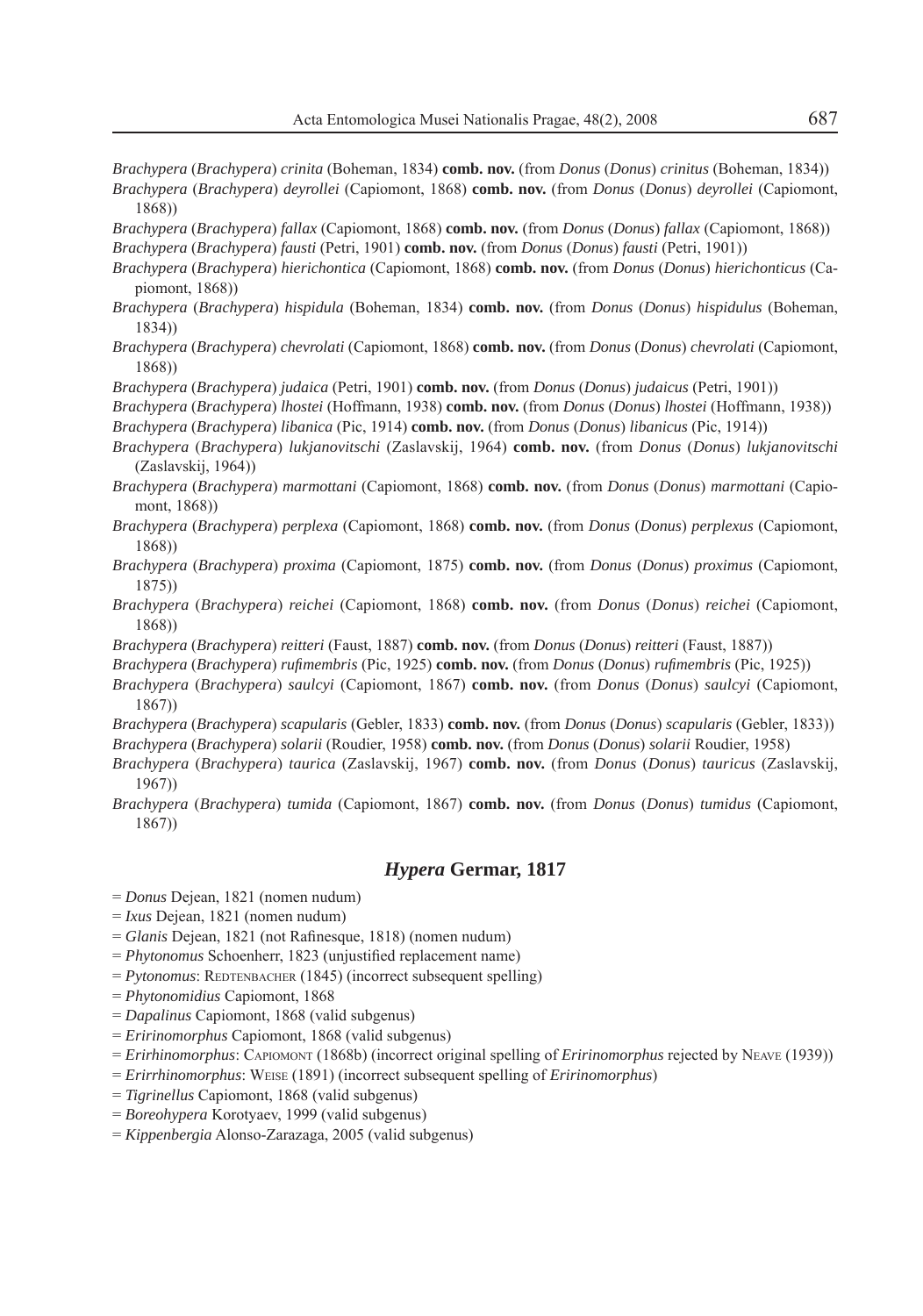The genus *Hypera* currently includes more than 90 Palaearctic and 17 Nearctic species (ANDERSON 2002) occurring primarily in the lowlands. They are mostly oligophagous but several species are monophagous (SKUHROVEC 2003).

# **Summary**

The higher systematics of the Hyperini is still far from settled. Morphology of the larvae (SKUHROVEC 2005, 2006b, 2007) and cladistic analysis based on external morphological characters (SKUHROVEC, unpublished data) brings evidence about the need of separating the genus *Brachypera*. The number of mandibular teeth is an important larval character at the generic level in the Hyperini (Table 2). Ongoing studies could help us resolve this uncertainty.

### **Acknowledgements**

I would like to dedicate this paper to Prof. Pavel Štys who introduced me to the beauty and intricacies of taxonomy. I am especially grateful to Herbert Winkelmann (Berlin, Germany) for assisting my studies of the Hyperini. I thank Miguel A. Alonso-Zarazaga (Madrid, Spain) and Roman Borovec (Sloupno, Czech Republic) for helpful comments on the taxonomy of Hyperini. Martin Fikáček and Petr Kment (National Museum, Prague, Czech Republic) provided extensive comments on previous drafts of this paper. The study was supported by a grant from the Ministry of Agriculture (Mze ČR) CZ0002700601.

## **References**

- ALONSO-ZARAZAGA M. A. & LYAL C. H. C. 1999: *A world catalogue of families and genera of Curculionoidea (Insecta: Coleoptera) (excepting Scolytidae and Platypodidae).* S. C. P. Edition, Entomopraxis, Barcelona, 315 pp.
- ALONSO-ZARAZAGA M. A. & LYAL C. H. C. 2002: Addenda and corrigenda to 'A World Catalogue of Families and Genera of Curculionoidea (Insecta: Coleoptera)'. *Zootaxa* **63**: 1-37.
- ALONSO-ZARAZAGA M. A. 2005: Diagnosis preliminares de nuevos táxones de Curculionidae (Coleoptera). *Boletín de la Sociedad Entomológica Aragonesa* **37**: 89-93.
- ANDERSON R. S. 2002: Curculionidae Latreille 1802. Pp. 722-815. In: ARNETT R. H. J., THOMAS M. C., SKELLEY P. E. & FRANK J. H. (eds.): *American Beetles. Volume 2: Polyphaga: Scarabaeoidea through Curculionoidea.* CRC Press, Boca Raton, London, New York, Washington, 861 pp.
- BEDEL L. 1886: Faune des Coléoptères du Bassin de la Seine. Vol. VI. Rhynchophora. *Annales de la Société Entomologique de France*, *Série 6* **6(3)**: 249-280.
- CAPIOMONT M. G. 1867: Révision de la Tribu des Hypérides, Lacordaire, et en particulier des genres Hypera Germ., Limobius Schönh. et Coniatus (Germ.) Schönh. renfermant la description de plusieurs genres nouveaux et de 85 espèces nouvelles. *Annales de la Société Entomologique de France*, *Série 4* **7(3)**: 417-560 + pls. 11-12.
- CAPIOMONT M. G. 1868a: Révision de la Tribu des Hypérides, Lacordaire, et en particulier des genres Hypera Germ., Limobius, Schönh. et Coniatus (Germ.) Schönh. renfermant la description de plusieurs genres nouveaux et de 85 espèces nouvelles. *Annales de la Société Entomologique de France*, *Série 4* **8(1)**: 73-160 + pls. 1-2.
- CAPIOMONT M. G. 1868b: Révision de la Tribu des Hypérides, Lacordaire, et en particulier des genres Hypera Germ., Limobius, Schönh. et Coniatus (Germ.) Schönh. renfermant la description de plusieurs genres nouveaux et de 85 espèces nouvelles*. Annales de la Société Entomologique de France*, *Série 4* **8(2)**: 161-286 + pls. 3-4.
- COLONNELLI E. 2003: A revised checklist of Italian Curculionoidea (Coleoptera). *Zootaxa* **337**: 1-142.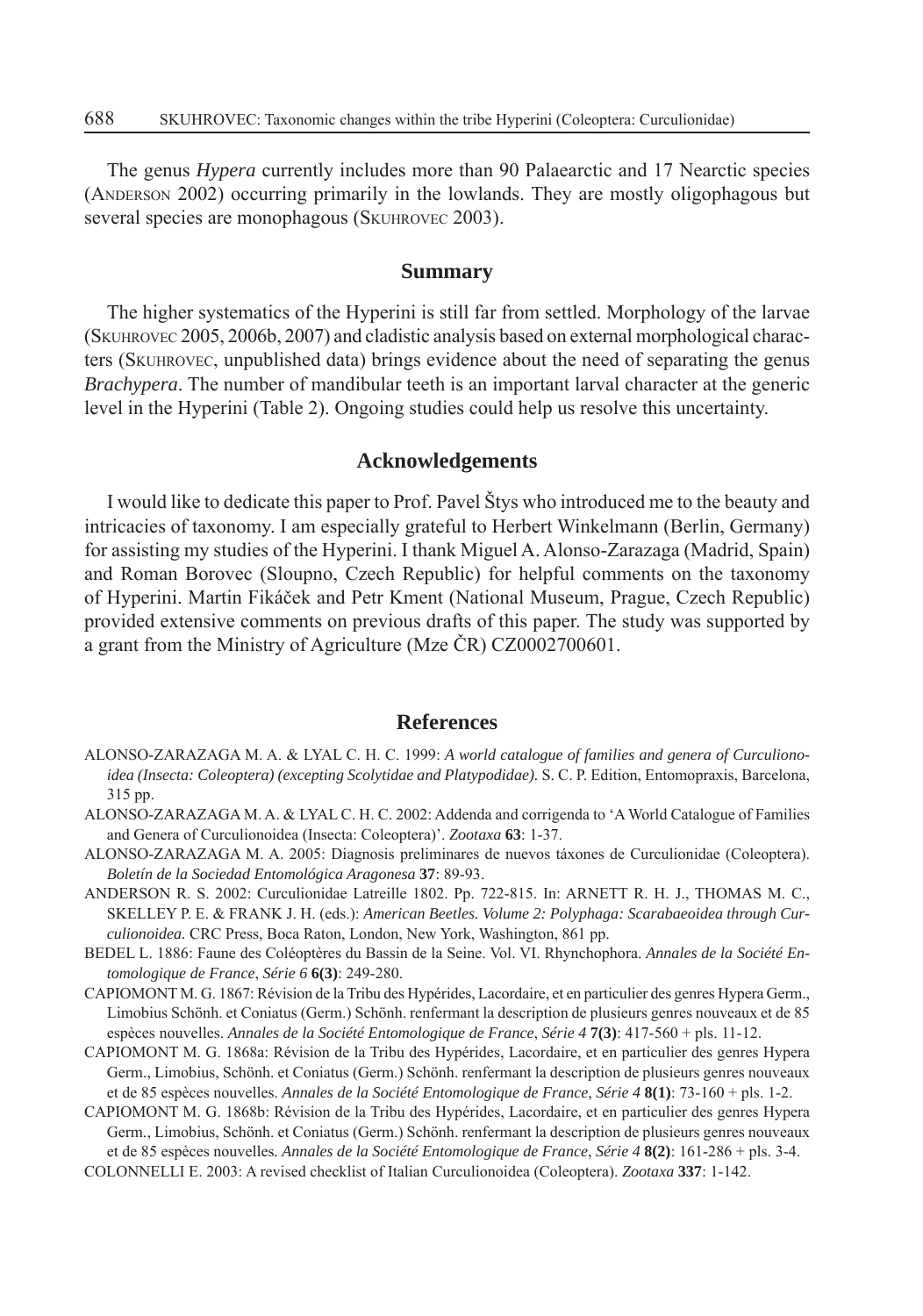- COSTA J. T., FITZGERALD T. D., PESCADOR-RUBIO A., MAYS J. & JANZEN D. H. 2004: Social behavior of larvae of the Neotropical Processionary weevil Phelypera distigma (Boheman) (Coleoptera: Curculionidae: Hyperinae). *Ethology* **110**: 515-530.
- CSIKI E. 1934: *Coleopterorum Catalogus auspiciis et auxilio W. Junk editus a S. Schenkling. Pars 137: Curculionidae: Subfam. Hyperinae.* W. Junk, Berlin, 66 pp.
- CURTIS J. 1826: *British Entomology; being illustrations and descriptions of the genera of Insects found in Great Britain and Ireland: containing coloured fi gures from nature of the most rare and beautiful species, and in many instances of the plants upon which they are found*. *Vol. III.* London, pls. 99-146.
- GEMMINGER M. & HAROLD E. VON 1871: *Catalogus Coleopterorum hucusque descriptorum synonimicus et systematicus. Vol. 8. Curculionidae.* E. H. Gummi (G. Beck), Monachii, pp. 2181-2668 + 10 pp. (Index Generum) + 1 pp. (Addenda, Corrigenda). [Not seen, *fide* ALONSO-ZARAZAGA & LYAL (1999)].
- HOFFMANN A. 1954: Coléoptères Curculionidae. Deuxième Partie. Faune de France 59. Paul Lechevalier, Paris, pp. 487-1208.
- JEKEL M. H. 1865: Recherches sur la classifi cation naturelle des Curculionides. *Annales de la Société Entomologique de France, Série 4* **4(3)** (1864): 537-566.
- KIPPENBERG H. 1986: Revision der Hypera carinicollis-Verwandtschaft. *Entomologische Blätter* **82**: 21-43.
- LEGALOV A. A. 1997: Neue Taxone den Familien Apionidae und Curculionidae der Rüsselkäfer (Coleoptera) aus Sibirien. *Entomologica Basiliensia* **20**: 467-476.
- MARVALDI A. E., SEQUEIRA A. S., O'BRIEN C. W. & FARRELL B. D. 2002: Molecular and morphological phylogenetics of weevils (Coleoptera, Curculinoidea): Do nitche shifts accompany diversification? Systematic *Biology* **51**: 761-785.
- MORRONE J. J. 1997: The impact of cladistics on weevil classification, with a new scheme of families and subfamilies (Coleoptera: Curculionoidea). *Trends in Entomology* **1**: 129-136.
- NAZARENKO V. Yu. 1998: Opisanie lichinki starshego vozrasta zhuka-dolgonosika Donus nidensis (Coleoptera, Curculionidae). (A description of old-stage larva of the weevil Donus nidensis (Coleoptera, Curculionidae)). *Vestnik Zoologii* **32**: 103-106 (in Russian, English summary).
- NAZARENKO V. Yu. 2000a: K morphologiyi lichinki starshego vozrasta zhuka-dolgonosika Donus intermedius (Coleoptera, Curculionidae). (On the morphology of old-stage larva of the weevil Donus intermedius (Coleoptera, Curculionidae)). *Vestnik Zoologii* **34**: 91-94 (in Russian, English summary).
- NAZARENKO V. Yu. 2000b: Opisanie lichinki starshego vozrasta zhuka-dolgonosika Donus bucovinensis (Coleoptera, Curculionidae). (A description of old-stage larva of the weevil Donus bucovinensis (Coleoptera, Curculionidae)). *Vestnik Zoologii, Supplement* **14**: 165-168 (in Russian, English summary).
- NEAVE S. A. 1939: *Nomenclator Zoologicus. A list of the names of genera and subgenera in Zoology from the tenth edition of Linnaeus 1758 to the end of 1935. Vol. 2. D-L.* Zoological Society, London, 1065 pp.
- NEWMAN R. M., SPRICK P., GROSS E. M. & WIMMER W. 2006: An illustrated life history of the Eurasian milfoil weevil, Eubrychius velutus (Beck, 1817) in Germany (Coleoptera: Curculionidae: Phytobiini). *Snudebiller* **7**: 249-256.
- OBERPRIELER R. G., MARVALDI A. E. & ANDERSON R. S. 2007: Weevils, weevils, weevils everywhere. Pp. 491-520. In: ZHANG Z.-Q. & SHEAR W. A. (eds): Linnaeus Tercentenary: Progress in Invertebrate Taxonomy*. Zootaxa* **1668**: 1-766.
- PETRI K. 1901: *Monographie des Coleopteren Tribus Hyperini.* R. Friedländer & Sohn, Berlin, 210 pp.
- REDTENBACHER L. 1845: *Die Gattungen der deutschen Kaefer-Fauna nach der analytischen Methode bearbeitet, nebst einem kurz gefassten Leitfaden, zum Studium dieses Zweiges der Entomologie.* Carl Ueberreuter, Wien,  $178$  pp  $+ 2$  pl.
- SAMOUELLE G. 1819: *The Entomologist's Useful Compendium; or an introduction to the knowledge of British insects, comprising the best means of obtaining and preserving them, and a description of the apparatus gen*erally used; together with the genera of Linné, and the Modern Method of arranging the Classes Crustacea, *Myriapoda, Spiders, Mites and Insects, from their affi nities and structure, according to the views of Dr. Leach. Also an explanation of the terms used in Entomology; a calendar of the times of appearance and usual situations of near 3,000 species of British Insects; with instructions for collecting and fi tting up objects for the microscope*. Thomas Boys, London,  $496$  pp  $+ 12$  pl.